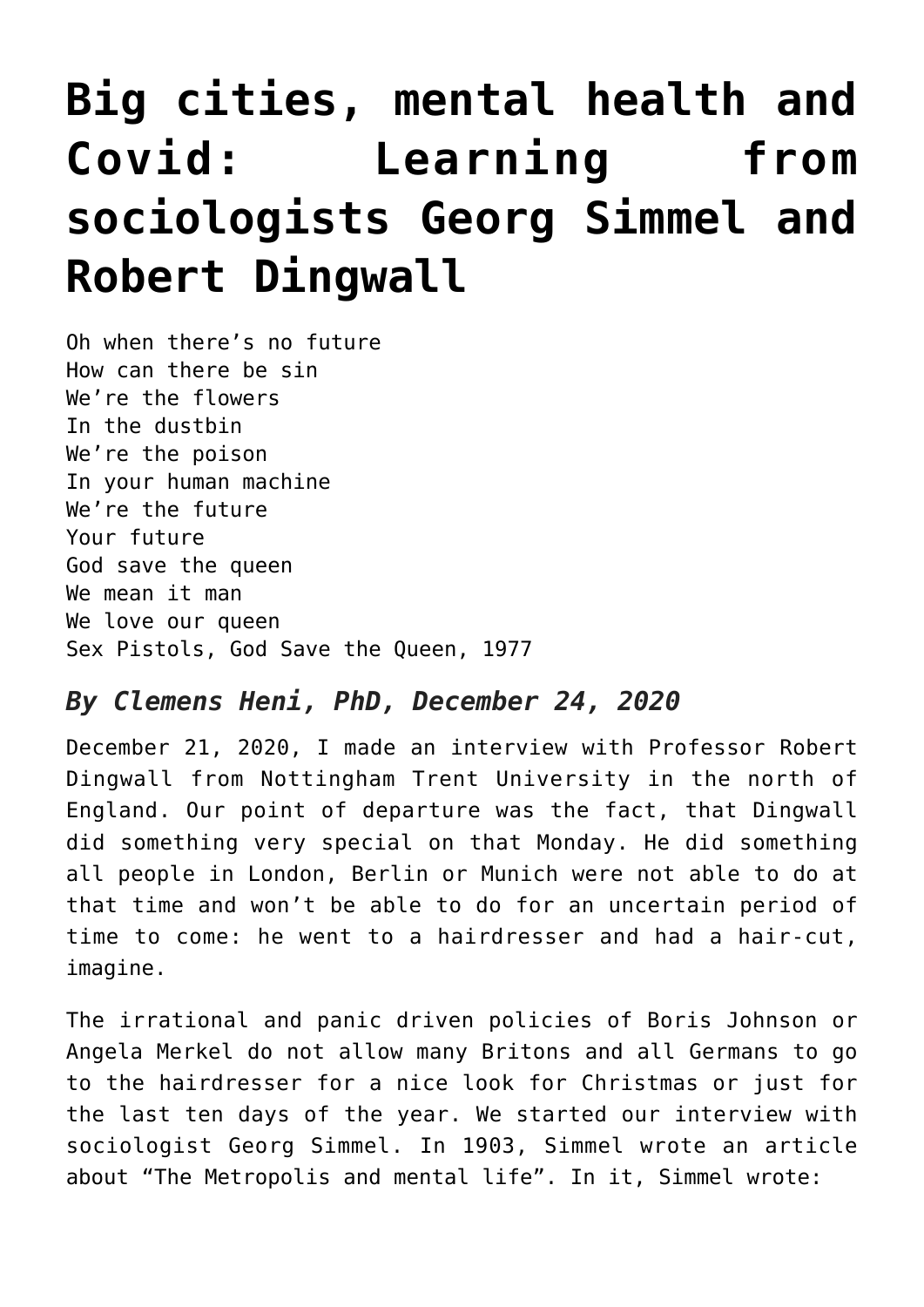*The psychological foundation, upon which the metropolitan individuality is erected, is the intensification of emotional life due to the swift and continuous shift of external and internal stimuli.*

These stimuli are now lost, as everybody needs to wear a mask in shops, trains, busses, libraries, galleries, places, streets – if they are open at all, which is no longer the case in Tier 4, 5, 9 or in completely locked down countries such as Germany. "Completely" translates into the closure of all things that can make people a bit happier, like pubs, restaurants, shops, libraries, galleries, events – it does not translate into the closure of manufactories like in spring 2020, perhaps because politicians believe that 17.000 people in a car factory are less "infectious" compared to three people in a bookstore. In fact, almost no one of the so-called "cases" is infectious, as scholarship has shown. A positive PCR-test says NOTHING about the fact if a person is sick or infectious. Period. We have the worst test epidemic in the history of mankind.

Dingwall wrote about Simmel a few days ago ("[COVID, Simmel and](https://www.dingwallenterprises.co.uk/covid-simmel-and-the-future-of-cities/) [the Future of Cities](https://www.dingwallenterprises.co.uk/covid-simmel-and-the-future-of-cities/)"):

*Simmel composed this lecture against the background of a critique of cities from late 19th century conservative writers. Cities were seen as dark, dangerous and unhealthy places, where human beings lost touch with their nature. People became restive and disruptive, challenging the existing social order of church and social hierarchy. They were prone to fickle mass behavior in mobs, crowds and demonstrations. Societies would be much better if they could return to a more pastoral way of life, not necessarily entirely in the countryside. Model villages or garden townships could house workers close to their factories, where paternalist employers could exclude corrupting influences like pubs and promote civilizing cultural pursuits. Every*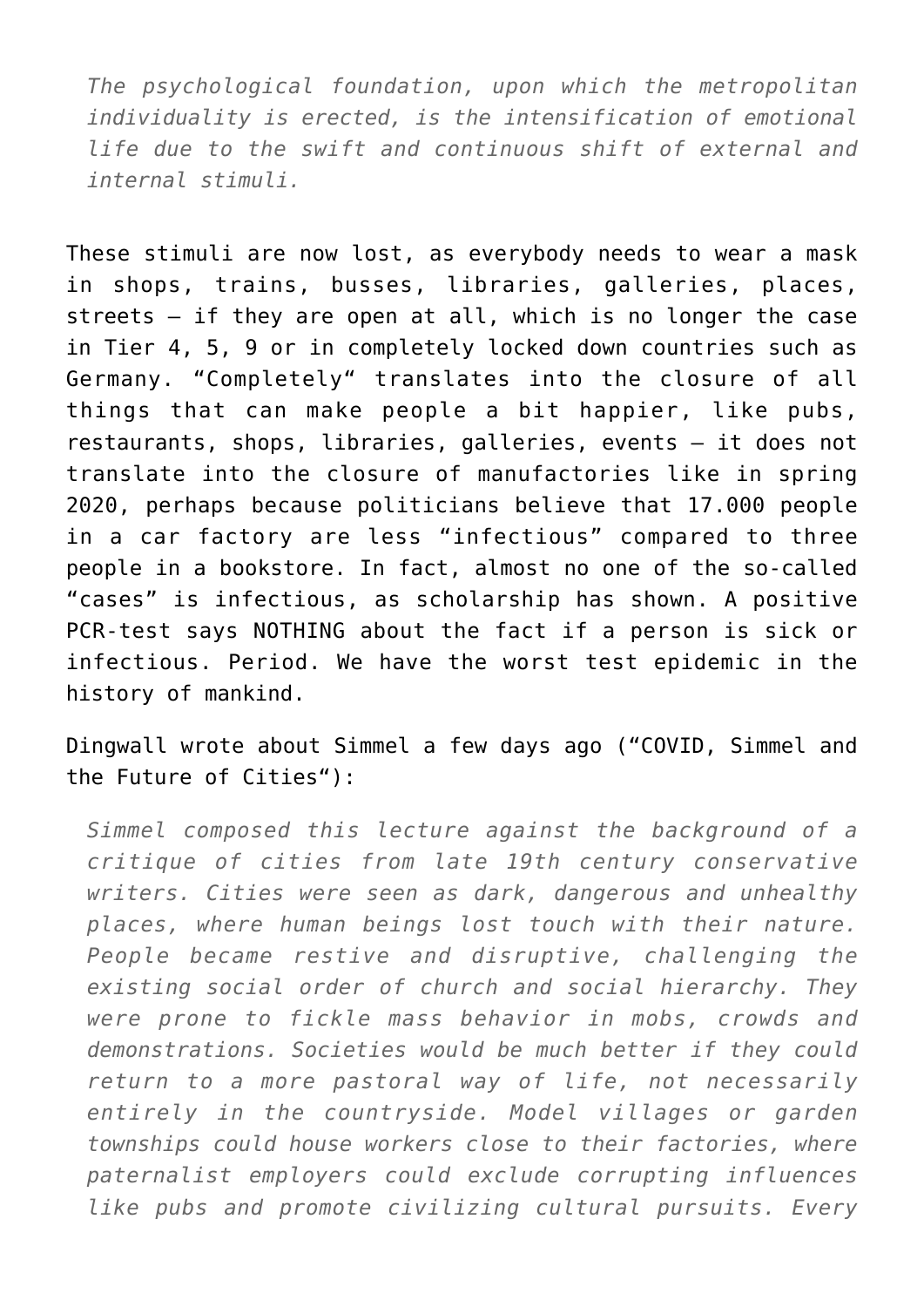*house would have its own green space or access to an allotment or community garden so that healthy workers could grow their own fresh produce. Trades unions would be barred and co-operative staff associations encouraged. The preindustrial peasant would be re-invented as the deferential worker.*

While Dingwall lives in a pretty much homogenous white neighbourhood in Nottingham, I live in a very much diverse environment in the south of Germany, where some 50 percent of the population have a migration background. What is fascinating about Dingwall's approach is the following: He writes in the times of Corona and has a strong working-class perspective, which is emancipatory.

Many people, though, take Guardian editors or almost the entire University elites, live in a fantasy world of virtual reality. Those people ignore that there are workers at the docks in Liverpool who unload ships or make shipments ready for embarking. In our globalized world, a huge amount of shipments arrive via ships or by aircraft – take the Pfizer BioNTech vaccine, which is produced in Belgium and the UK struggles to get access to the continent, taken the latest and even more irrational panic attack by Boris and the reaction by Macron and the EU.

Dingwall's close reading of Simmel shows the importance of an insight view in modern society. Ironically, it is the Left and the Green-Left that is again or still walking in the footsteps of the conservatives of the time around 1900. Dingwall writes:

*The 15-minute city is often seen as a project of the left or of Green thinking – but it is, in fact heir to the conservatives that Simmel opposed. A city of self-sufficient neighborhoods or urban villages is a city that loses most of the things that make urban life worthwhile. If we are not working from home, we are spending time at an office hub or a*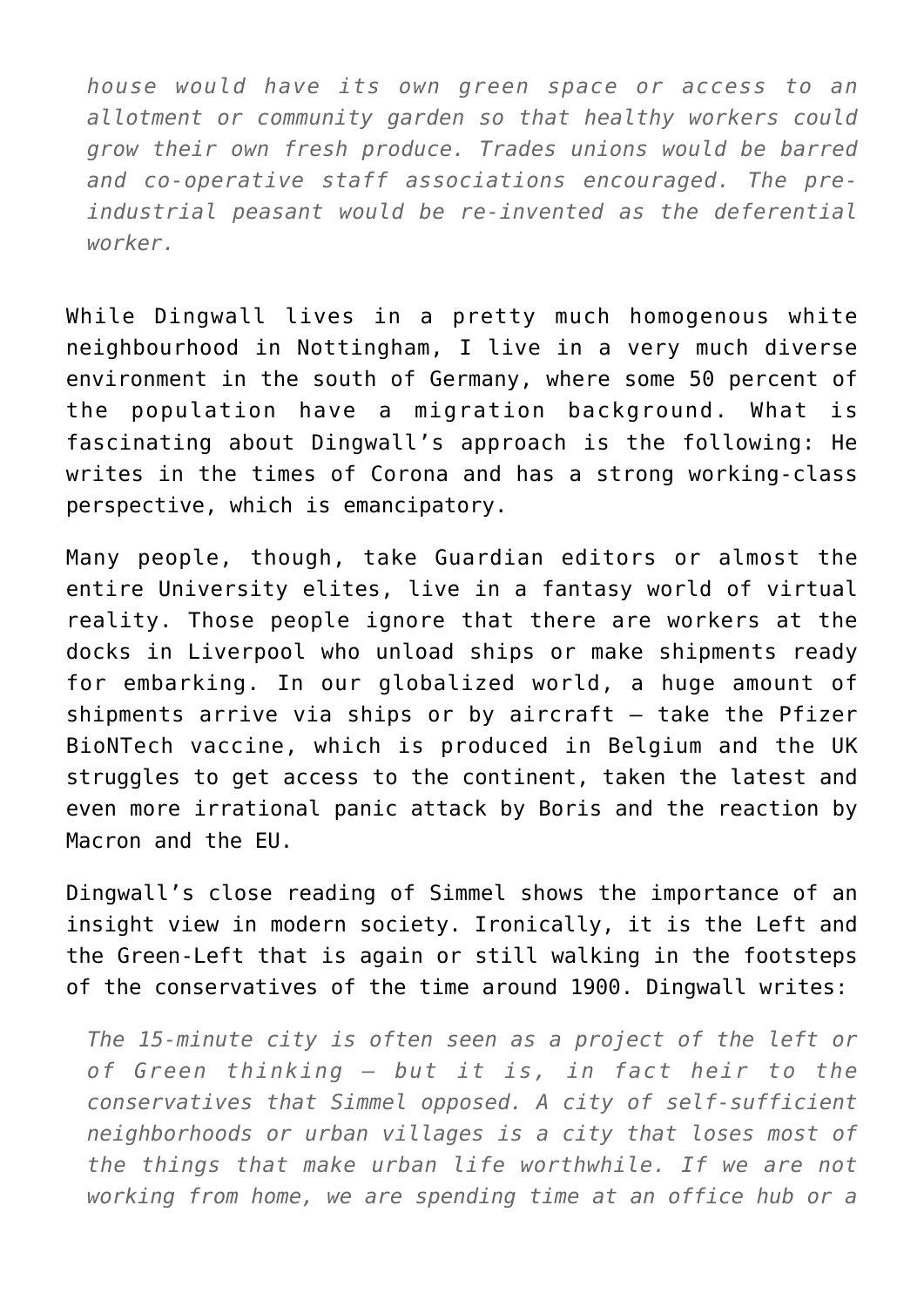*local factory, mixing with people like ourselves. My own neighborhood is almost exclusively white, with a few South Asian professional families who have been attracted by the larger housing capable of accommodating multi-generational households. Where is the challenge of diversity?*

*What happens to innovation in the 15-minute city? We have yet to find a satisfactory online alternative to physical agglomeration. What is the equivalent to the social settings where people with different skills hang out, interact and spark ideas? If university education moves online, it becomes mere instruction, the reproduction of knowledge and skills rather than the frictional engagement that provokes novel thinking. A senior partner in a large local law firm confided to me her worries about the loss of collective problemsolving and shared learning among her assistants. They brought their challenges to her because the isolation of the virtual world did not allow them to brainstorm in the same way as an open-plan office. Do we really want to be frozen in time and slow to adapt as the world around us changes?*

As the [Great Barrington Declaration](https://gbdeclaration.org/) by Prof. Sunetra Gupta from Oxford, Prof. Martin Kulldorff from Harvard and Prof. Jay Bhattacharya from Stanford has shown, it is cynical by the middle and upper white class in the US or Europe to impose lockdowns, while the working class – overrepresented by migrants – is of course still out there to take the virus: dock workers, taxi drivers, nurses, doctors, supermarket labour staff, car or chocolate factory workers and the like. Thanks to these millions of people our herd immunity is growing on a daily basis. Those self-locked pseudo intellectuals behave like landlords: they let the slaves work instead of them.

Dingwall concludes:

*If you are in a certain class at a certain career stage with*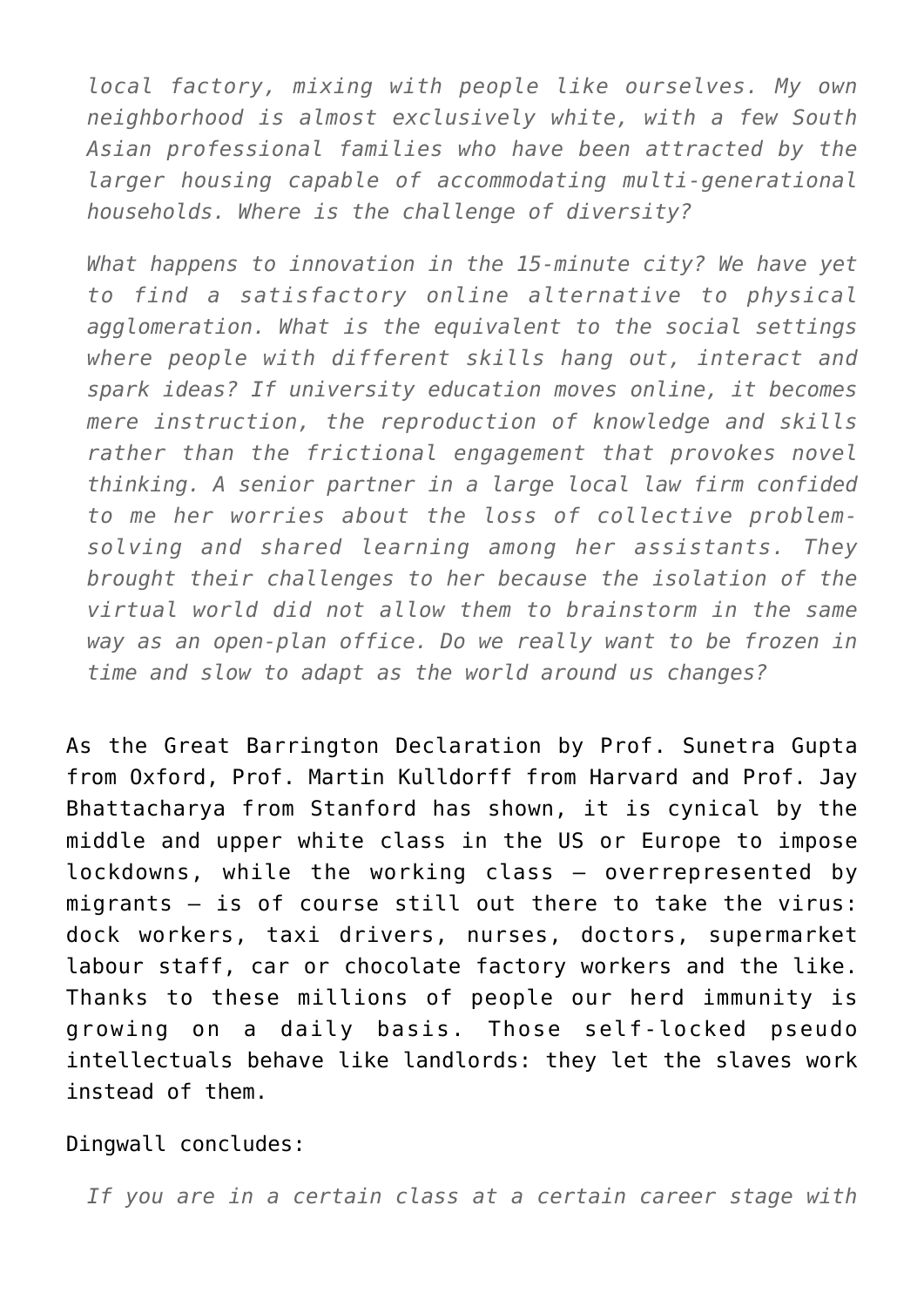*a certain kind of family, 15-minute living may be very cozy. Simmel encourages us to think about whether this is a fundamentally selfish notion whose costs have been concealed by its advocates.*

We talked about the surreal and anti-scholarly idea of the Guardian, to follow a "zero Covid" strategy. As if mankind could eliminate such a respiratory virus! The fact, that those Guardian people after 10 months into the crisis, still believe such irrational tropes, is shocking.

We had a short look at John Kampfner's fall 2020 bestseller "Why the Germans do it better" and came to the conclusion, that Merkel for sure outplayed Boris up until February 2020. But since the Corona crisis started, Merkel acted as irrational and authoritarian as the Prime Minister of the UK.

The printing of a beetle on the cover of that book, alongside with other German stereotypes such as beer, sausages and the Brandenburg Gate, is telling. Kampfner does of course not tell his British readers the story of the beetle and its invention by the Nazis in 1938. At that time, the organization "Strength through Joy or Kraft durch Freude, KdF" was a core element of National Socialism.

The 1933 established KdF showed movies, worked as tour operator and had a strong ideology of a "healthy" German body. In 1938 they started their biggest project: to build an entire city, dedicated to a car factory, the "Volkswagen" car for the people, with the beetle as its main product. Today this city is called Wolfsburg – known from the Champions League, while it is a running gag in Germany that some train conductors missed that station in the land of nowhere in the north of Germany.

If Kampfner had read my 2013 book "[Antisemitism: A Specific](https://www.editioncritic.de/allgemein/antisemitism-a-specific-phenomenon-by-dr-clemens-heni/) [Phenomenon"](https://www.editioncritic.de/allgemein/antisemitism-a-specific-phenomenon-by-dr-clemens-heni/), he could have learnt that story of the Volkswagen car factory  $-$  I got a blurb for that book, for example, by Dr.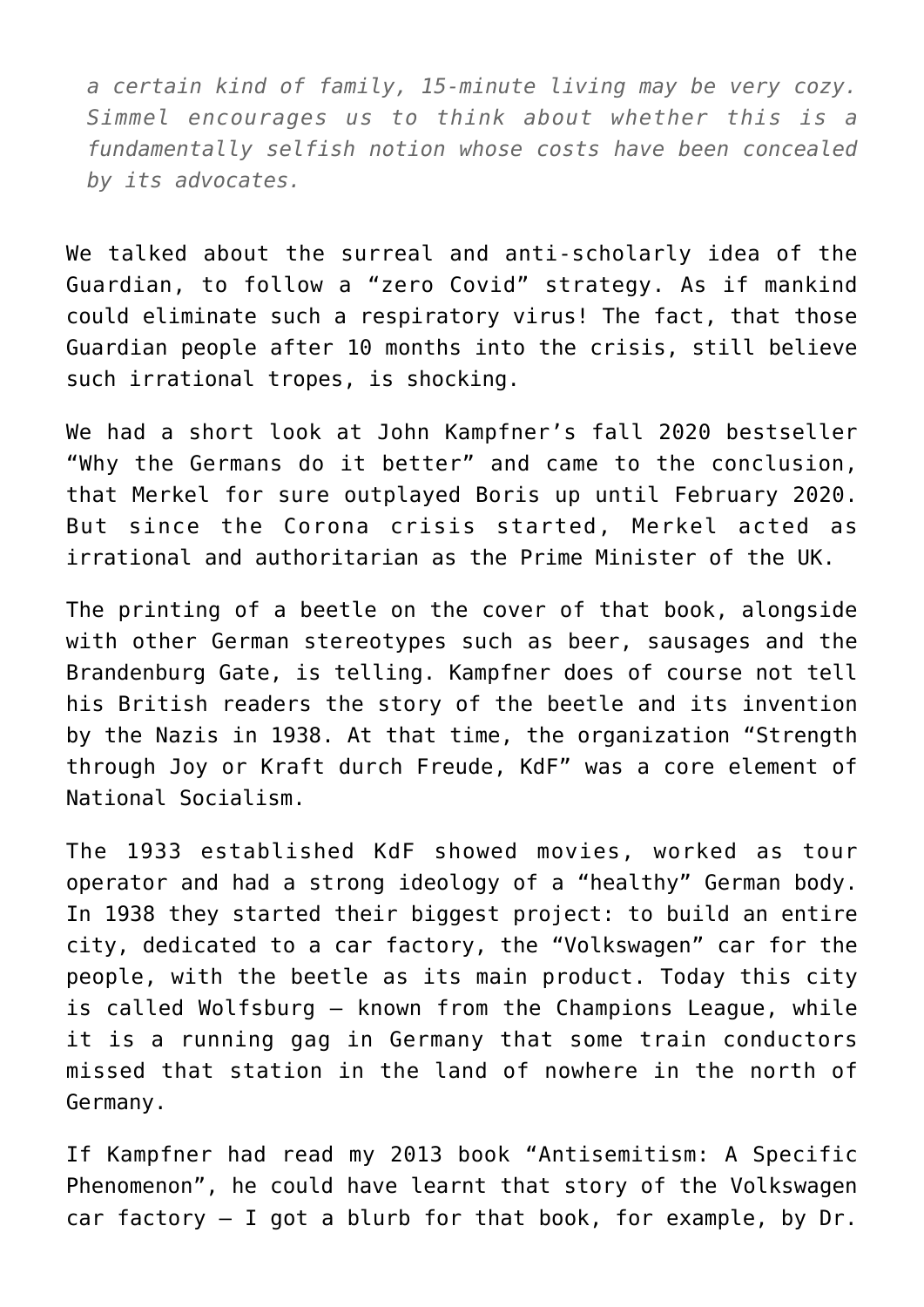Anthony Julius ("A thorough, objective and intelligent analysis of the principal form taken by contemporary anti-Semitism"), former Lady Di's attorney and he was also the lawyer in the Penguin books and Deborah Lipstadt's process against Holocaust denier David Irving. Kampfner literally embraces Merkel for her entire career, including her authoritarian and irrational Corona policies. Ever since March 2020, Merkel ignores serious epidemiological, public health and medical expert advice, when it comes to Corona. Her advice comes exclusively from not fact-based mathematicians and virologists, pretty much the same happens in the UK.

Kampfner, a former Telegraph-man, ignores all these facts about the failure of Merkel in 2020. Merkel is responsible, though, for the extreme underfunding of German hospitals and nursing homes, the huge lack of staff and the shameful bad payment for these people. Merkel intentionally did not change that system in the last 15 years, but made it even worse. Merkel is not just acting antidemocratic during the crisis – as all politicians outside of Sweden did and do -, she also is representing a poor medical system which is based on capitalist profit and not on the well-being of patients and staff alike.

Merkel prefers to spend way over 500 billion Euros, probably rather 1000 billions in the decades to come, for lockdowns, instead of some 10 billion Euros for 180,000 nurses and medical staff, for example (based on 5000 € salary a month per person).

This a complete failure of a government. Covid is not very dangerous for most people. The infection fatality rate (IFR) is between 0,14 percent and 0,24 percent, as the WHO and Prof. John Ioannidis have shown. The flu in the old FRG in 1970 had an IFR of 0,29 percent, as the Robert Koch-Institute has estimated in 2016. Some 40,000 people died in 1970, which translates in to 56,000 deaths taken today's population in Germany.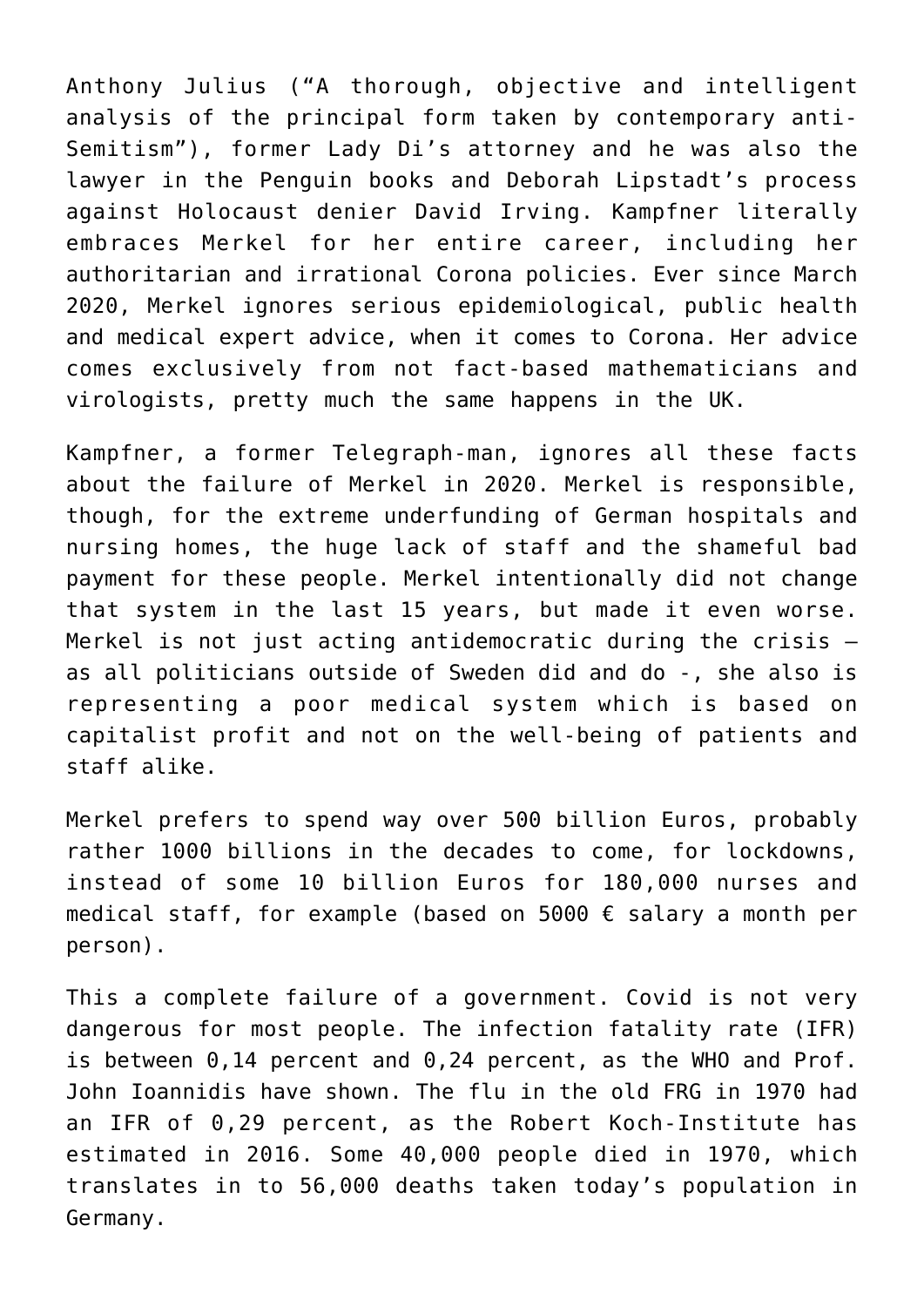We cannot but laugh at Merkel – she seriously thought and still thinks one can eliminate a virus. Now we have sometimes three or four times as many deaths a day like France (IF theses deaths truly died FROM Corona and not only WITH it!!!, many get tested despite the fact that they died of other causes or Corona just played a minor role etc.), while most Germans made fun of France during spring, as if they are unable to stop a virus, while Germans can. No one can. It is not a deadly virus for all of us either, just for a small part of our society, the very old and the seriously sick, without ignoring that we all can die every day – so no panic at all.

Euromomo still shows no or a very small excess mortality for Germany (based on the data of Hesse and Berlin, which is indeed representative for all of Germany, although in the north of Germany Covid did not cause as many deaths as in Bavaria, where the most hardcore lockdown policies have been implemented.

Finally, I asked Dingwall about the relationship of the social sciences and criticism of the Corona panic industry. Take TalkRadio as an example: it struck me, when I overheard that one of their shows made fun of the very term "social psychology", as if that does not exist. They said, the infamous SAGE panic group, which is indeed at the core of Boris Johnson's irrational and not evidence-based Corona policies, is made up of behavioural scientists, including social psychologists.

Well, in fact, London would be a great place to start with the analysis of social psychology, I would add, as both Karl Marx and Sigmund Freud are buried in London (I recall my first visit to the remarkable grave of Marx in the late 1980s, when my school class went to London, but no one joined me going to visit Marx, no surprise, either, it was the time of Margret Thatcher).

Dingwall and I concluded, that we both do not see a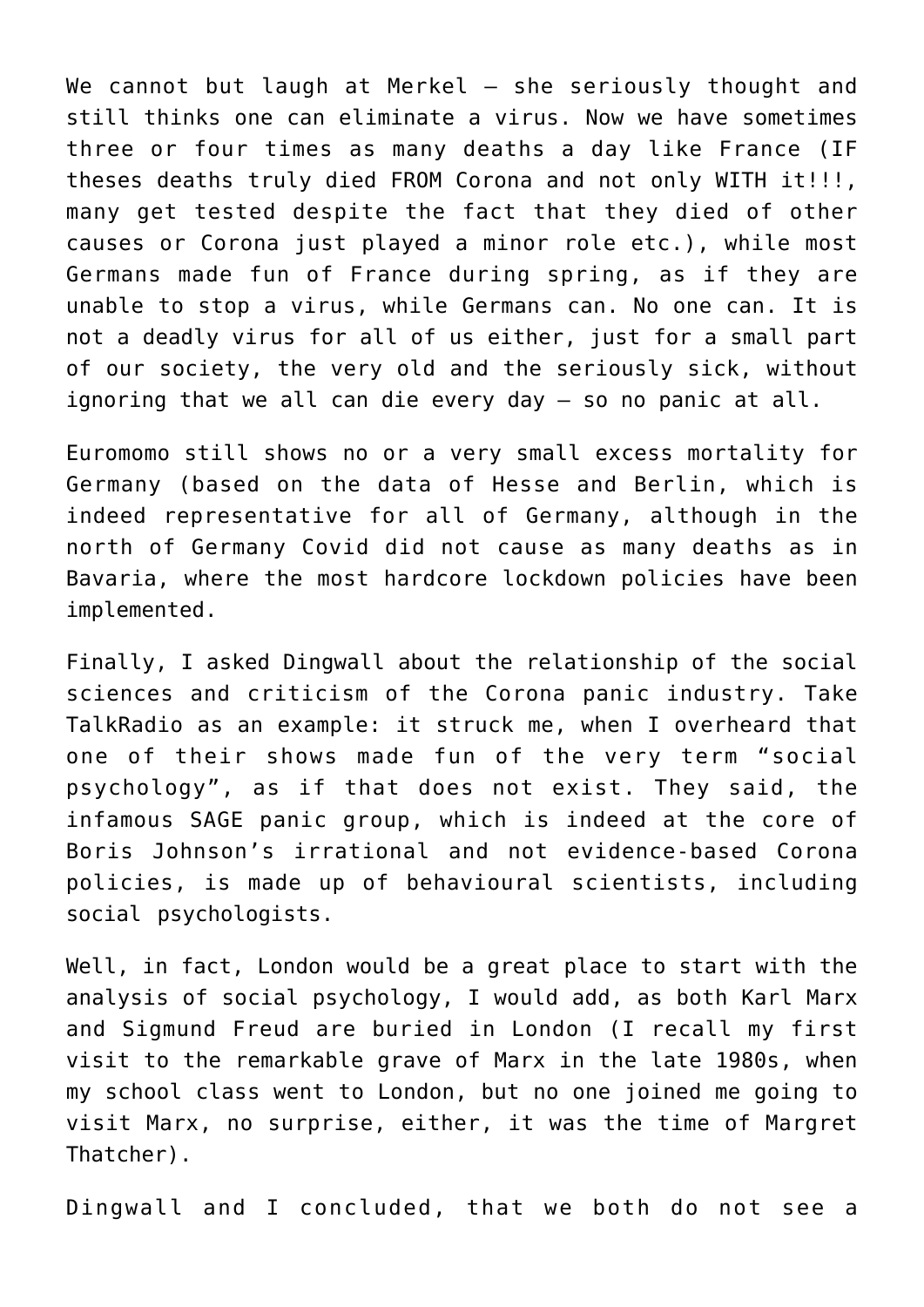substantial (if any) excess mortality (take the data of Euromomo when it comes to Germany, for example) and we both hope that the UK, Germany and the rest of the world finally stops intimidating adult and young people alike and starts realizing that Corona is nothing but an Influenza like virus that is here to stay.

If we want to survive as a modern society, we need urban life. Diversity cannot exist in a 15-minutes city, as Dingwall points out:

*You might be the only gay in your village: in the city, you could be part of a gay neighborhood, associate with likeminded people, and create a market for products and services to support your preferences. You were no longer strangled by the fate of your birth but free to make of yourself what you could. The market economy liberated you from seasonal scarcity and the quirks of others – with money as a neutral medium of exchange, you could deal impersonally rather than depending upon the goodwill of the village traders and their moral judgements.*

Taken the fact, that there is indeed the notion of a "[Great](https://www.weforum.org/agenda/2020/06/now-is-the-time-for-a-great-reset/) [Reset"](https://www.weforum.org/agenda/2020/06/now-is-the-time-for-a-great-reset/) by the World Economic Forum (May 2020) and many leading politicians, virtual teaching and hygiene state measures are threatening our liberty and our entire social life, democracy is in danger.

Both Johnson and Merkel fail to understand that Covid is only about focused protection  $-$  not isolation!  $-$  of the elderly and particularly the very old, exhausted and sick people in nursing homes or in their own homes.

A huge portion of this exhaustion comes from the unprecedented 24/7 drumfire and the a-social consequences (no visits and masks all over the faces!) of the panic industry, be it the BBC, the Guardian or the ARD and the Sueddeutsche respectively.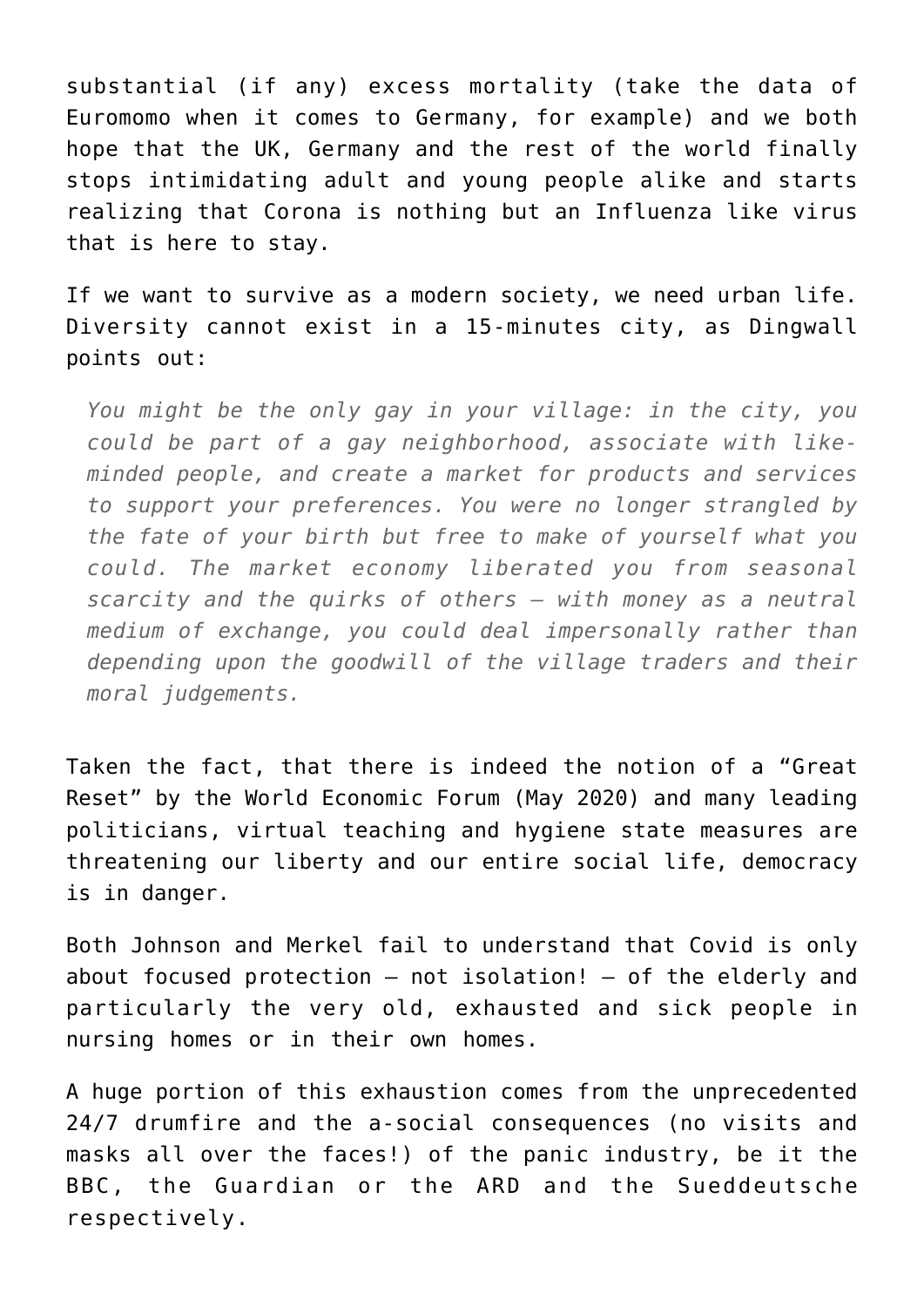It is very unlikely that Boris Johnson or Angela Merkel ever heard of Georg Simmel. Thatcher might have and that was the reason why she detested the very term "society". Today, TalkRadio has screaming fits when they hear the term "social psychology". In fact, an analysis of the authoritarian character of many millions of people in our society could be very helpful to show how deep their desire to dominate and humiliate others (like those who cannot wear a mask), while being dominated and humiliated by the elites, still is. This is no surprise in a country such as Germany (take Heinrich Mann's "Subject" ("Der Untertan") as an example), is it a surprise in England or the UK?

We need sociologists such as Georg Simmel and Robert Dingwall to understand the importance of urban life. It is not Corona that destroys our lives, it is the irrational Corona policies by our politicians, who have no idea whatsoever what sociology is all about.

A last word for my English football fans: we miss you, we need you. We will never forget the 2001 5:1 of England against Germany in Munich. We need fans to come back to our stadiums. We need English fans back in German stadiums, too, [as well as](https://www.youtube.com/watch?v=_1M730cYkic) [on German streets like in 2006 in Stuttgart during the World](https://www.youtube.com/watch?v=_1M730cYkic) [Cup](https://www.youtube.com/watch?v=_1M730cYkic). The tiny but vibrant anti-German movement of the far Left always embraced "There were ten German bombers in the Air … And the RAF shot one down".

Today, though, almost all of the left-wingers in Germany and the UK not only support the conservative governments (Boris or Merkel), they even attack left-wing critics of the not evidence-based Corona policies. The Left should finally wake up in 2021 and fight biopolitics (Foucault), support the victims or collateral damages of the draconian measures taken by our governments. Mental health is a huge topic and psychologically sick people will not be in the lists of excess mortality, at least not in 2020. But the damage done by the one-sided policies is huge and unprecedented since the end of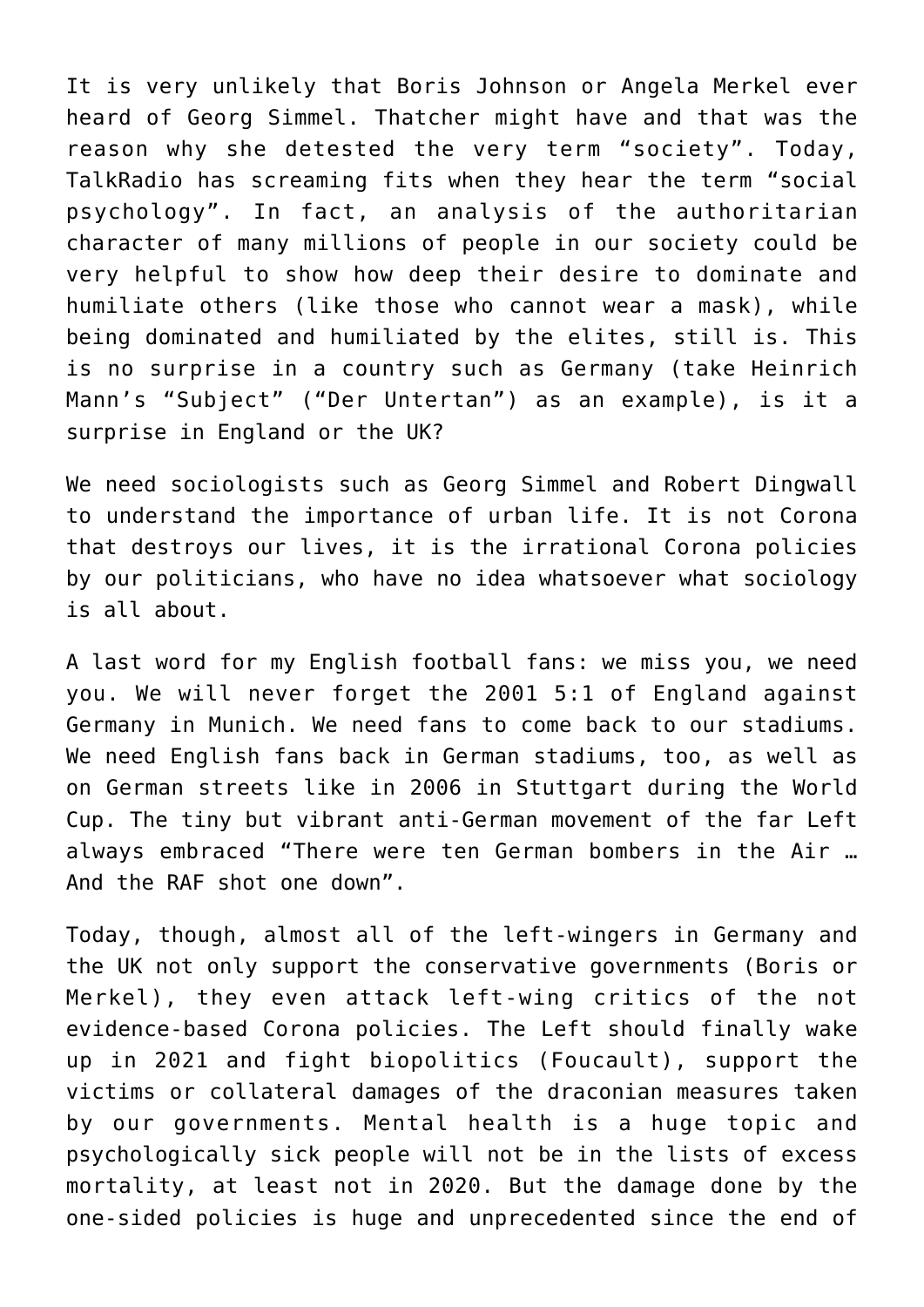the Second World War.

Dingwall and I spoke about those 17 or 21-year old students, who are now stuck in London and cannot visit their families and friends for Christmas. Imagine you are 17 and for the first time in love and the state does not allow you to see your cool boy or girl in Birmingham, Exeter or Norwich for the holidays. You are locked down in your prison cell called student accommodation. You will just be once in your lifetime 17 on Christmas or 21 on New Year's Eve – and the irrational policies will destroy this day and time of the year forever.

These working-class people or students from Liverpool, Manchester, Leeds or Nottingham might have much more to say about life during Corona than the detached British or German cultural elites. Public health is about all people, internationally. This supplements Simmel's notion of the mental health situation in big cities. Freedom and diversity translate into international solidarity and not the nationalism and narcissism – "It is my life that counts, not the one of a working-class man in Liverpool or of child in India or sub-Saharan Africa" – of elitist panic driven closures of borders, cities, and our entire lives.

Social science finally needs to take over the crisis management, that is for sure. Simmel and Dingwall can show us a path back to 'normal'.

Warhorses such as Boris or Merkel are part of our antiintellectual elites, unable and unwilling to face reality. They will never ever admit that they made a mistake – the mistake to seriously think a virus can be stopped or contained without causing huge collateral damage, which then comes in addition to the damage done by that virus or any other virus in the future to come (if there is a future at all on the long run).

Merkel intentionally spreads panic and fear, as it is written